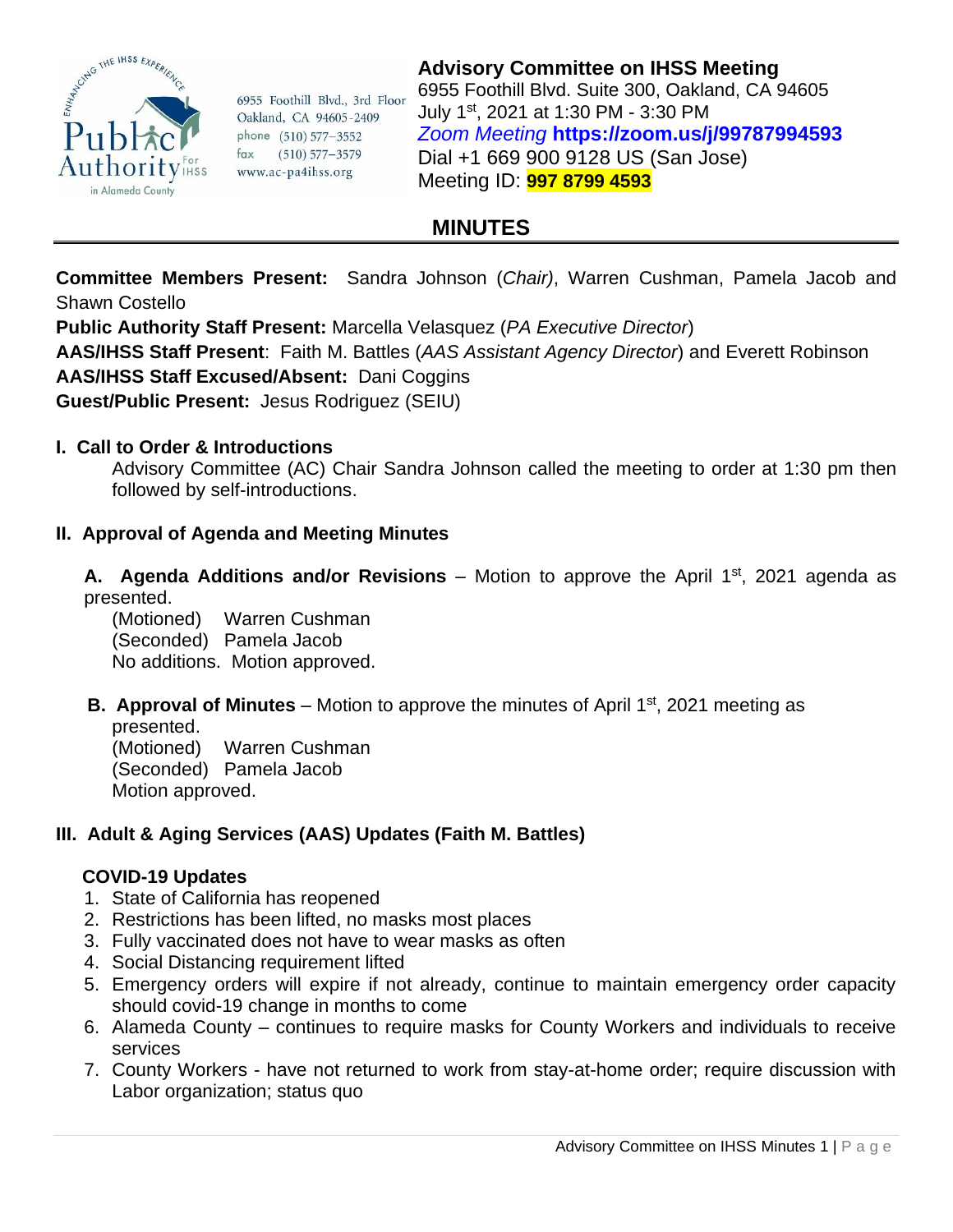- 8. Commissions & The Brown Acts BOS continues to not allow public present in chambers for meetings; Commission meetings continues virtually until BOS feedback, maybe after Fall
- 9. No spike in COVID-19
- 10.Staffing continue to have impacts to our staff; individuals are not in school or day programs because staff who assists are not able to perform duties as usual due to COVID-19; good amount of staff are able to assist, especially intake of IHSS SW staff that are on leave
- 11.SPSL will expire on 9/30/21 expect more staff at work
- 12.School districts will open in Fall and vaccines available for students
- 13.Looking to Hire small class of IHSS SW 7/12 start; still recruiting, and continuing to hire
- 14.State Budget passed, positive outcomes for Adult & Aging population
	- a. County Welfare Directors Association supported funding for APS and IHSS, funding approved
	- b. Outstanding legislation that has caught up in trailer bills; language has not been applied that we are waiting to hear feedback
	- c. Biggest impact APS has gotten additional funding able to support the Home Safe Program which allows us to spend money help older adults and dependent adults to stay in their homes with tangible funds (home cleaned out, pay for treatment facility)
	- d. APS will serve individuals 60 and up begin in 2022
	- e. Medi-cal for any person 50 and up regardless of immigration status will become law; for our department that means more individuals that can apply for IHSS due to having full scope Medi-cal; APS more investigations or referrals made for individuals that are younger than before; more hiring
	- f. IHSS in June much higher this year than last year
- 15.County meeting expectations for reopening mark and vaccines
- 16.Vaccines continue availability
- 17.PHD how many home bound residents need vaccines

# **IV. Public Authority (PA) Updates**

# **A. Registry Update** (Everett Robinson)

- 1. PA experiencing staffing impact
- 2. Registry update:
	- a. 2nd quarter, April to June
	- b. Active Providers 848
	- c. PA registry calls 5804
	- d. Registry matches 131
	- e. Emergency back up 0
- 3. Call Purpose:
	- a. Call centers take calls from recipients or providers, combination of reasons people calls
	- b. If it is broken down (complaints, inquires, etc.) general information, looking for care
	- c. The clients that must call in and submit their providers timesheets, and must call in and verify timekeeping
	- d. To distinguish, PA calls and payroll are 2 different phone numbers (577-1877 is Payroll call center number)
	- e. 5800 calls in that short period of time and is a wealth of research for the PA to determine where the constant requests or complaints are coming from; how they are being serviced etc.
	- f. Registry staff have a database to track, and match the provider and clients; information consistently updated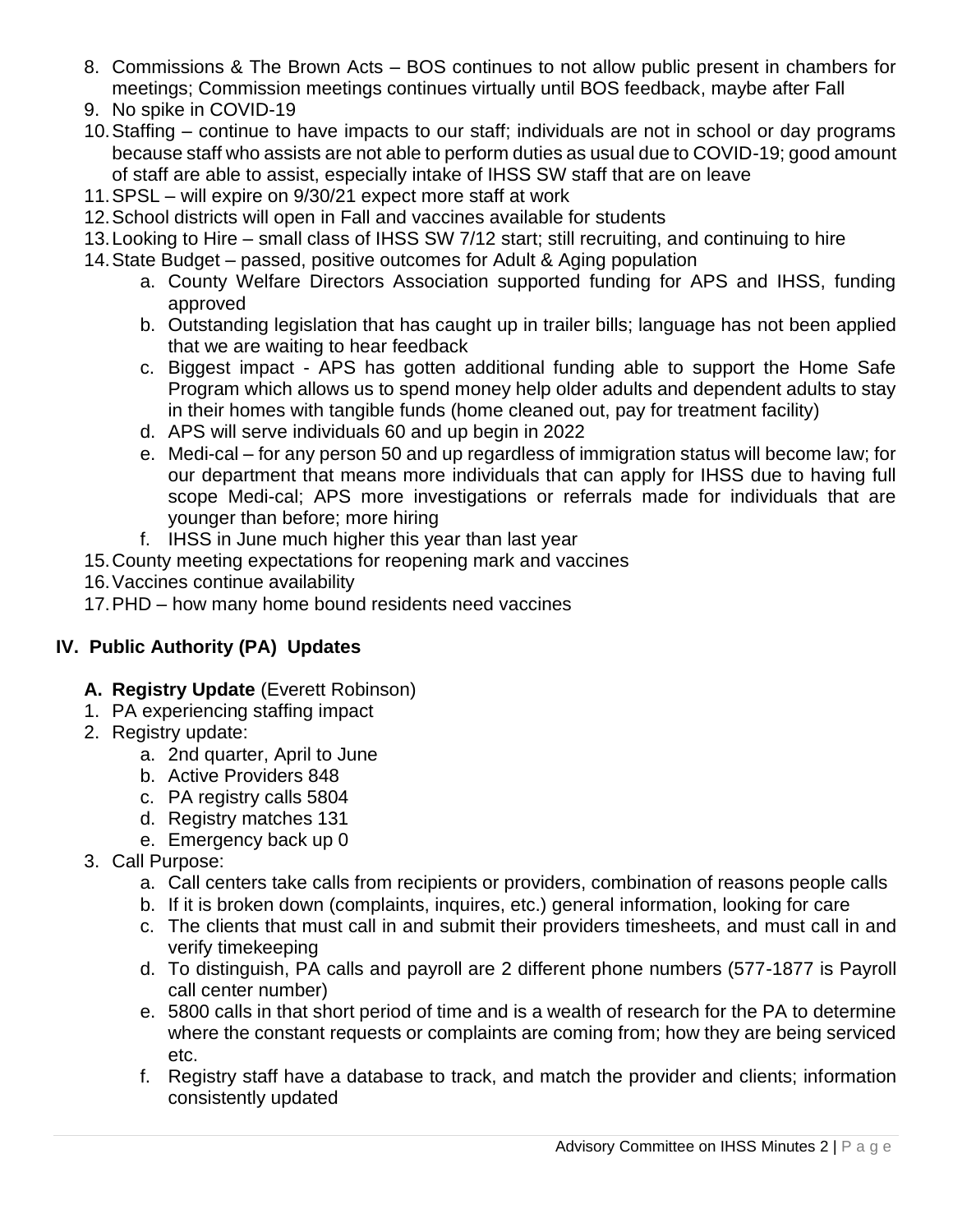4. Effective July 5, 160 covered providers (consistent number last month June 5,881) Generally, last 6 months 5,800-900; stable

#### **B. Health Benefits** (Marcella Velasquez)

- 1. Effective July 5,160 covered providers (consistent number last month June 5,881)
- 2. Last 6 months 5,800-900; stable
- 3. New Federal Legislation out of the COVID pandemic: if provider loses their health benefits, they are eligible for COBRA, typically paid out of pocket. We have a vendor (TASC) that manages Cal COBRA and handle all the transactions between the provider and health carriers. But this Federal Legislation, will subsidize (at no cost to the participant), if they elect COBRA and it went retroactive to April 1st and extend to Sept. 30. All covered providers, who were eligible for COBRA, were sent a notice. As of today, we have 2 people who elected to take advantage of the federal subsidy for COBRA and we will continue to track and monitor that, where the federal government will pick up the costs of their COBRA payments for them should they elect COBRA

#### **C. Training** (Marcella Velasquez)

Training Manager:

- 1. We lost Ms. Hyun (Stellie) Kim, who has resigned
- 2. Currently, no Training Manager but we go through efforts of hiring; civil service and will take a while
- 3. Limits ability of robust Trainings; continuing with classes until new hiring manager
- 4. For July we have 4 classes: Nutrition and Healthy Eating, Blood Pressure and Stroke, Financial Wellness and Dental Health; continuing to schedule classes taught by vendors, as much as we are able; Classes held via Zoom
- 5. Will post to the website; can send the schedule
	- a. "*As part of some of the training they have had, I would love to help with the training of the care givers. Informing them the do's and don'ts with their clients. A lot of them do not have a lot of patience.*"
	- b. "*The consumer training is important. The synergy can really help both consumer and provider. We have had previous discussions around this and it was positive and, I recognize constraint from no training manager, but I would like to be a part of that conversation so we can bring back the consumer flavor to the training process. I think that was valuable and it worked for both team managers and the providers as a consumer*."

# **V. Recruitment**

# **Advisory Committee Members**

- 1. Sandra Johnson and Pam Jacob term ends on 12/31/21
- 2. 2 More vacancies on our committee
- 3. Get some people on the committee
- 4. New applicants:
	- a. Rafe Eric Biggs, interviewed; recipient under the age 60
	- b. Sylvia Stadmire applied for Senior Advocate Position on committee, needs interview for vote in at next meeting
- 5. Motion to Approve Rafe Eric Biggs as Member, Consumer under 60 Move by Warren, Second by Pam, Shawn; Motion is approved.

#### **VI. Other Discussion Items**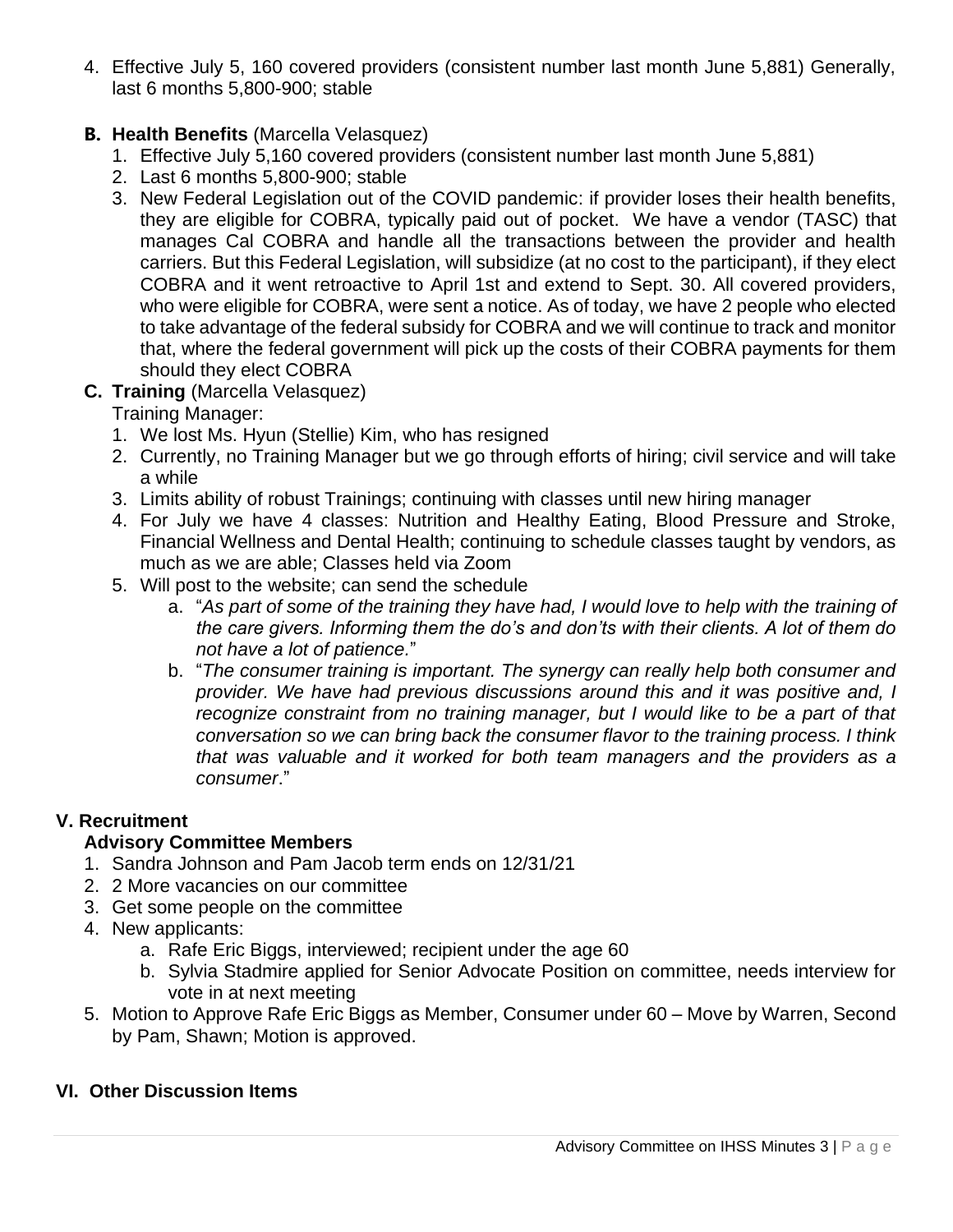# **A. IHSS State Audit**

- 1. Additional questions: The overall recommendations are recipients getting services in a timely manner. It also talks about submitting a plan on how they administer the program at the local level and deliver services, but no counties are submitting a plan. The recommendation is to have a plan to enhance the delivery service.
- 2. Response: Public Authorities/IHSS is currently not legally required to produce that plan. It has not been put into law. It was a recommendation.
- 3. No additional updates to the audit findings.

#### **B. COVID-19 Vaccine Update for Providers / Recipients**

1. Faith M. Battles had already addressed this topic.

#### **C. CICA Membership Report and Additional Rep (Warren Cushman)**

- 1. 7% cut was always something that was hanging over us for many years, is now off the table. According to the person that does the budgeting, that is no longer the case
- 2. The budget items are in trailer bills and we're not. We are not clear yet on what some of the final trailer bills of the budget are. There should be some money for training in this in this budget.
- 3. Counties having to pay more money than they ordinarily would have to pay has been eliminated. So, the counties are secure now and they don't, at least for the next year or two. They don't have to pay more than they ordinarily having to pay so it seems like we're doing well with the budget and that was a major part of CICA.
	- *a. "In terms of the training issue that you brought up, the proposal for who will be responsible for delivering the training and how it will be tracked and who will be for attending the training, there is no agreement around that. The County Welfare Directors Association and the Public Authority Association etc., do not agree with the proposal that's on the table around that particular training, so we'll see what happens in the end if they can negotiate away from that but as it exists, there's no agreement on that in that trailer bill should resolve that."*
- 4. The proposal/process put by the Governor to exempt meetings like the Advisory Committee (should be meeting in person) to meet by phone/virtually was challenged by the court, but there is no ruling yet. The concern was that all meetings must be done in person.
- 5. There has been new legislation introduced. The goal is to modernize the Brown Act to have options to holding meetings specially during emergencies such as COVID. Three bills have been proposed (i.e. Public conferencing via teleconference) but there were bills that were opposed by CAPA; closed captioning for all participants if they are calling in, and translation services during the meeting.

# **D. SEIU Rep (Jesus Rodriguez)**

- a. It is very important for me to be here
- b. Working on the campaign especially at this time, on how to create our portfolio for Home Care of IHSS how to bring more resources to the place. Especially, with our role to get the American Job plan \$400 billion, including the home care
- c. SEIU have been working on big action in Oakland starting 7/13
- d. This is a very important meeting on how to have more accessible home care and IHSS
- e. Our work in the field with providers, lack of communication with the SW
- f. The families desperate to speak with the SW; mailboxes are full
- g. Very hard to communicate with SW with issues that they have (Jesus & Brenda work with Alameda County)
- h. We notice that separation; look into seeing how to have a point person dealing with this type of situation and improve the services for the families
- i. Is it possible? And how to provide this service to the community
- j. Engage in Training classes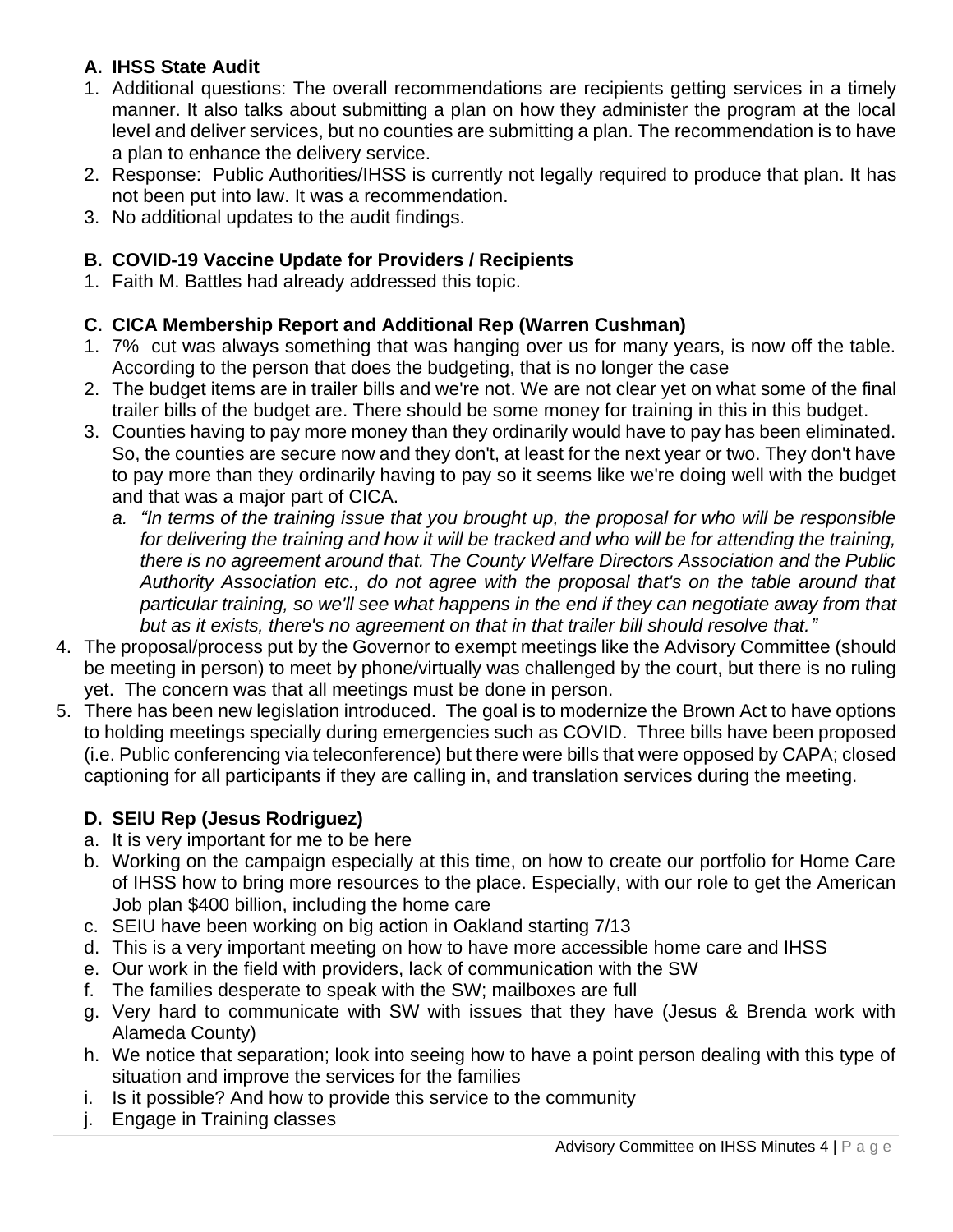- k. Providers can take the opportunity to learn more
- l. See how to work together

# **VII. Action Items**

- **A. Next Advisory Committee Meeting**
- 1. Next meeting will be on Thursday, October 7<sup>th</sup>, 2021.